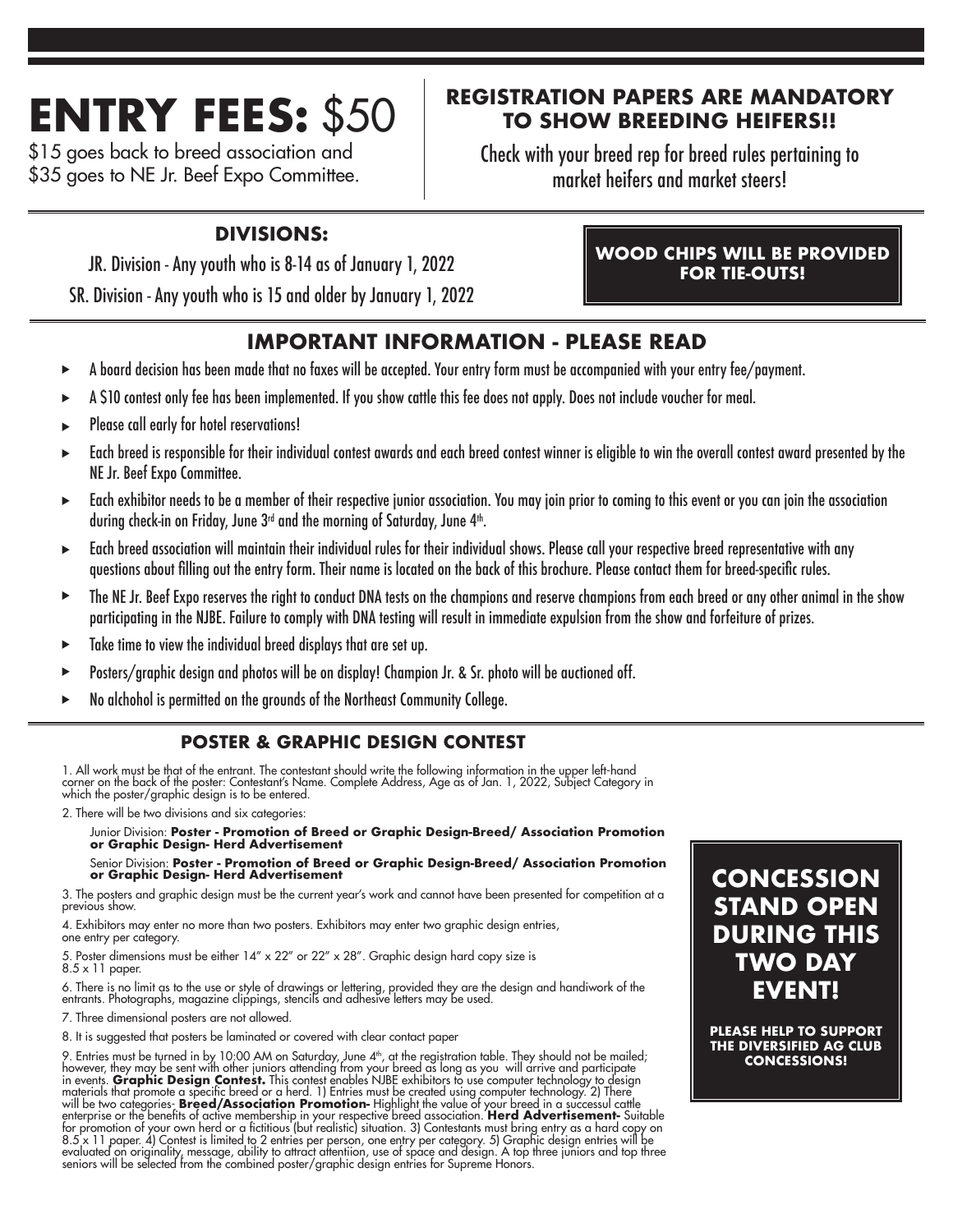# **NE JR. BEEF EXPO CONTEST/COMPETITION RULES**

## **SALES TALK COMPETITION**

The objective of the Sales Talk Competition is to gain a working understanding of performance and pedigree information. Emphasis will be placed on communication skills and marketing techniques.

1. There will be a Junior Division and a Senior Division.

2. The order of presentation will be determined by the breed reps running the contest after pre-registration.

3. The Senior Division will be provided a complete scenario at registration. The individual will be required to select a heifer and to find a pedigree to match the scenario. It is not necessary that the animal and the pedigree correspond.

4. Presentations will be a minimum of five minutes long, with a maximum of 10 minutes, including questions. The objective is to sell your heifer to the judges. (If you didn't bring a heifer, you can use someone else's heifer for the contest) The following three topics should be discussed: (a) pedigree information, (b) performance information, (c) visual characteristics. Other information may be included in the presentation. The judge's questions won't be limited to these areas. Individuals can not use notes, but may use reference papers. Judges will not interrupt the Junior Division, but will ask Seniors questions throughout the presentation.

5. Individuals are responsible for selecting a heifer. The heifer will come to the judges table with the individual. The heifer is not to be groomed. Three copies of the registration certificate should be provided. Performance data, pictures, etc., can be used for sales data to the judge.

6. Junior points will be awarded as follows: Knowledge-20 Points; Presentation-20 Points; Poise & Delivery-20 Points; Overall Effectiveness-20 Points and Ad Design-20 Points. 10- Points will be deducted for use of notes. Senior points will be awarded as follows: Knowledge-25 Points; Presentation- 25 Points; Poise & Delivery-25 Points; Overall Effectiveness- 25 Points. 10-points will be

deducted for use of notes. Five points will be subtracted if registration certificates are not submitted.Ties will be broken by the highest overall effect score.

## **SPEECH CONTEST**

Contestants will be judged on their knowledge of the subject, organization, presentation, response to questions, and the overall general effect of the speech. Contestants may compete in both contests.

#### **IMPROMPTU SPEECH**

1. Contestants will draw for order on an industry related topic. 2. You will be allowed three minutes for preparation. 3. Presentation should last 3-5 minutes for senior contestants and 2-4 minutes for junior contestants. 4. Notes may be used (notecards will be provided) 5. Absolutely no outside material will be allowed in the preparation area.

#### **PREPARED SPEECH**

1.Speech to be prepared ahead of time.

2. Topic should be industry related.

3. Speech should include original content by the junior competitor.

4. Visual aids are encouraged. 5. Speech should be 6-8 minutes in length for seniors and 3-5 minutes for juniors. 6. Memory is encouraged, but not required. 7. One typewritten copy should be provided to the judge.

#### **HERDSMAN QUIZ**

1. The quiz will consist of multiple choice and true/false questions.

2. Thirty minutes will be allowed for contestant to complete the quiz. Two fiveminute warnings will be given after twenty minutes have passed. All contestants will turn in test at the official ending time of the quiz.

3. Contestants may not bring notes, books or reference materials into testing area. All materials will be provided including a quiz questions, answer sheet, tiebreaker questions and a number two pencil.

4. Conferring with other contestants, use of notes or any other form of cheating will be grounds for disqualification of a contestant.

5. Ties will be broken according tie-breaker questions. These questions will only be graded in case of a tie. If a tie still remains, five pre-selected unmarked questions from the test will be used to decide on the final contestant placing.

6. Primary resources for questions will be each breed association's publication.

**THE NE JR. BEEF EXPO RESERVES THE RIGHT TO CONDUCT DNA TESTS ON THE CHAMPIONS AND RESERVE CHAMPIONS FROM EACH BREED OR ANY OTHER ANIMAL IN THE SHOW PARTICIPATING IN THE NJBE. FAILURE TO COMPLY WITH DNA TESTING WILL RESULT IN IMMEDIATE EXPULSION FROM THE SHOW AND FORFEITURE OF PRIZES.**

#### **PHOTOGRAPHY CONTEST**

1. Photos can be from farm, ranch, show, sale scenes or extraordinary shots from their prospective breeds.

2. Photos will be judged on creativity and composition.

3. Photos are to be 8 x 10 inch color or black & white prints mounted on 11 x 14 inch black poster board. Place entry form on back side, upper left-hand corner.

4. Photos must be taken by the contestant during the past year. Photo cannot be altered or image-enhanced in any way. Contestants are encouraged to use 35 mm cameras.

5. The photos cannot have been presented for a previous competition.

- 6. Maximum of two entries per contestant allowed.
- 7. Photos may be reproduced by the respective breed association.

8. Entries must be turned in by 10:00 AM on Saturday, June 4th, at the registration table.They should not be mailed; however, they may be sent with other juniors attending from your breed as long as you will arrive and participate in events.

9. Entry forms are filled out at registration site.

10. A selected judge will select winning entries. Note: The Champion Jr. & Sr. photo will not be returned as they will be auctioned off as a fund-raiser for the benefit of the NE Jr. Beef Expo.

## **NO ALCHOHOL IS PERMITTED ON THE GROUNDS OF THE NORTHEAST COMMUNITY COLLEGE.**

#### **JUDGING CONTEST**

1. A committee of judges shall select and place all classes and listen to all reasons. The contest will consist of three classes: one class of market animals and two classes of yearling heifers. All cattle are subject to being selected for this contest. Performance data will be used when available. (Note: The committee reserves the right to substitute classes if necessary due to the availability of animals.) One class of the placing classes will be designated by the judges as an oral reason/questions class.

2. Placing classes will be worth 50 points per class and reasons/questions worth 50 points per class.

3. Jackets, caps or other apparel identifying an individual's team, state of residence or farm/ranch affiliation are prohibited while judging.

4. No member of any team, parents, or advisors shall be allowed in the judging contest area to inspect the livestock prior to the contest.

5. While the contest is in progress, there shall be no conferring between contestants or between parents and/or advisors and contestants. Any violation of this rule will result in disqualification of the contestant.

6. Contestants will be allowed 10 minutes to place each class. There will be a two minute time warning in each class to signal contestants to hand their cards in to the group leader.

7. Cattle will be judged loose in pens or haltered. Close inspection will not be allowed unless directed by the official committee.

8. Contestants must remain with their assigned groups throughout the entire contest unless otherwise directed by their group leader.

9. Contestants must provide note talking materials for use while judging reasons/ questions classes.

10. Ties for individuals will be broken on the basis of total reasons/questions scores. If a tie still remains, a pre-selected question will be used to break the tie. Should a tie still exist, placings will be decided by a "flip of the coin" for the award.

# **SUPREME AWARDS:**

 **•SUPREME INDIVIDUAL CONTEST AWARDS •SUPREME / RES. SUPREME JR. & SR. OVERALL EXHIBITOR •SUPREME & RES. SUPREME BREEDING HEIFER •CHAMPION & RES. CHAMPION BRED & OWNED •SUPREME SHOWMANSHIP- JR & SR.**

**•SUPREME & RES. SUPREME MARKET ANIMAL**

THE AWARDS WILL BE FURNISHED BY THE NE JR BEEF EXPO COMMITTEE.